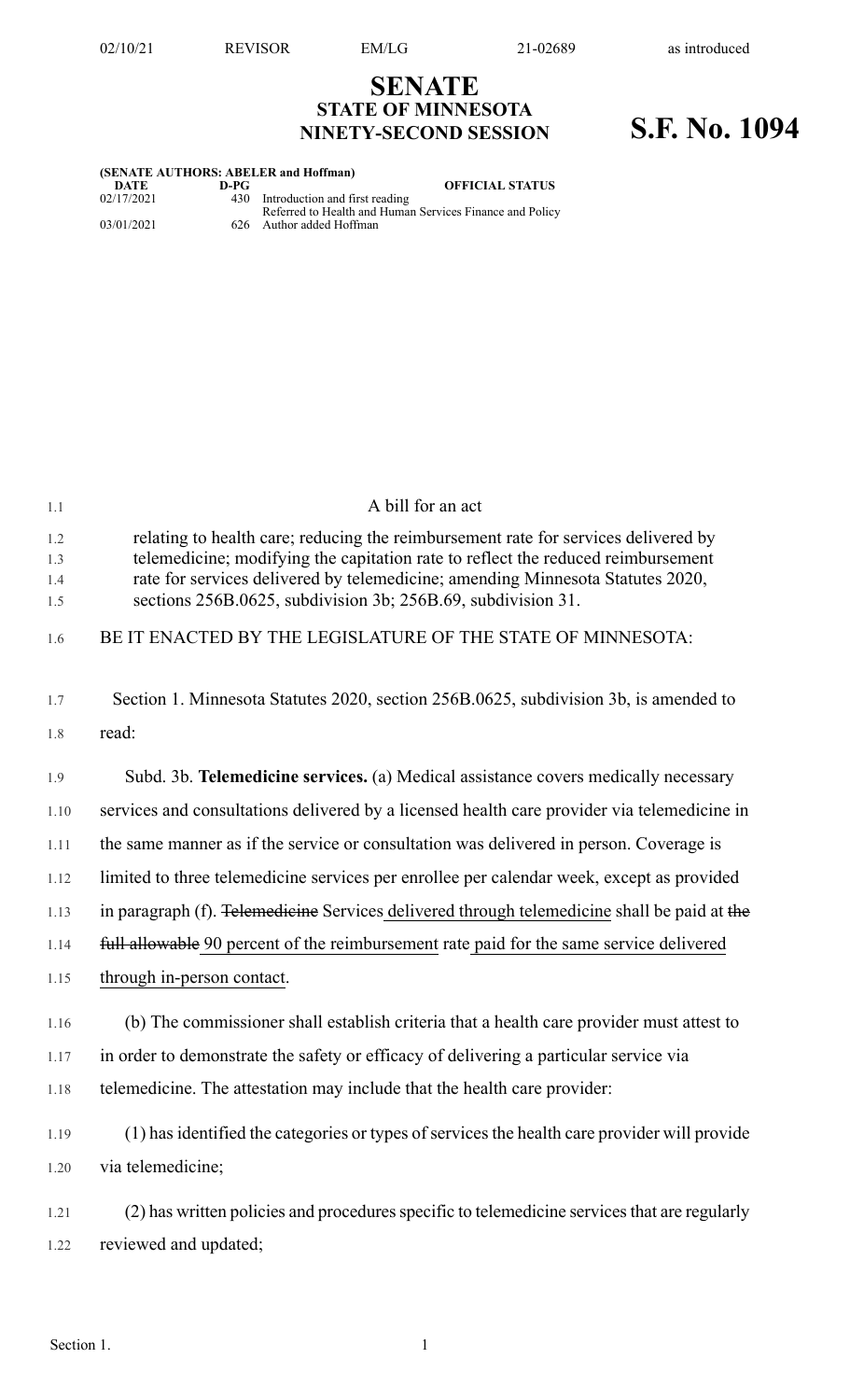| 2.1     | (3) has policies and procedures that adequately address patient safety before, during,            |
|---------|---------------------------------------------------------------------------------------------------|
| 2.2     | and after the telemedicine service is rendered;                                                   |
| 2.3     | (4) has established protocols addressing how and when to discontinue telemedicine                 |
| 2.4     | services; and                                                                                     |
| 2.5     | (5) has an established quality assurance process related to telemedicine services.                |
| 2.6     | (c) As a condition of payment, a licensed health care provider must document each                 |
| 2.7     | occurrence of a health service provided by telemedicine to a medical assistance enrollee.         |
| $2.8\,$ | Health care service records for services provided by telemedicine must meet the requirements      |
| 2.9     | set forth in Minnesota Rules, part 9505.2175, subparts 1 and 2, and must document:                |
| 2.10    | (1) the type of service provided by telemedicine;                                                 |
| 2.11    | (2) the time the service began and the time the service ended, including an a.m. and p.m.         |
| 2.12    | designation;                                                                                      |
| 2.13    | (3) the licensed health care provider's basis for determining that telemedicine is an             |
| 2.14    | appropriate and effective means for delivering the service to the enrollee;                       |
| 2.15    | (4) the mode of transmission of the telemedicine service and records evidencing that a            |
| 2.16    | particular mode of transmission was utilized;                                                     |
|         |                                                                                                   |
| 2.17    | (5) the location of the originating site and the distant site;                                    |
| 2.18    | (6) if the claim for payment is based on a physician's telemedicine consultation with             |
| 2.19    | another physician, the written opinion from the consulting physician providing the                |
| 2.20    | telemedicine consultation; and                                                                    |
| 2.21    | (7) compliance with the criteria attested to by the health care provider in accordance            |
| 2.22    | with paragraph (b).                                                                               |
| 2.23    | (d) For purposes of this subdivision, unless otherwise covered under this chapter,                |
| 2.24    | "telemedicine" is defined as the delivery of health care services or consultations while the      |
| 2.25    | patient is at an originating site and the licensed health care provider is at a distant site. A   |
| 2.26    | communication between licensed health care providers, or a licensed health care provider          |
| 2.27    | and a patient that consists solely of a telephone conversation, e-mail, or facsimile transmission |
| 2.28    | does not constitute telemedicine consultations or services. Telemedicine may be provided          |
| 2.29    | by means of real-time two-way, interactive audio and visual communications, including the         |
| 2.30    | application of secure video conferencing or store-and-forward technology to provide or            |
| 2.31    | support health care delivery, which facilitate the assessment, diagnosis, consultation,           |
| 2.32    | treatment, education, and care management of a patient's health care.                             |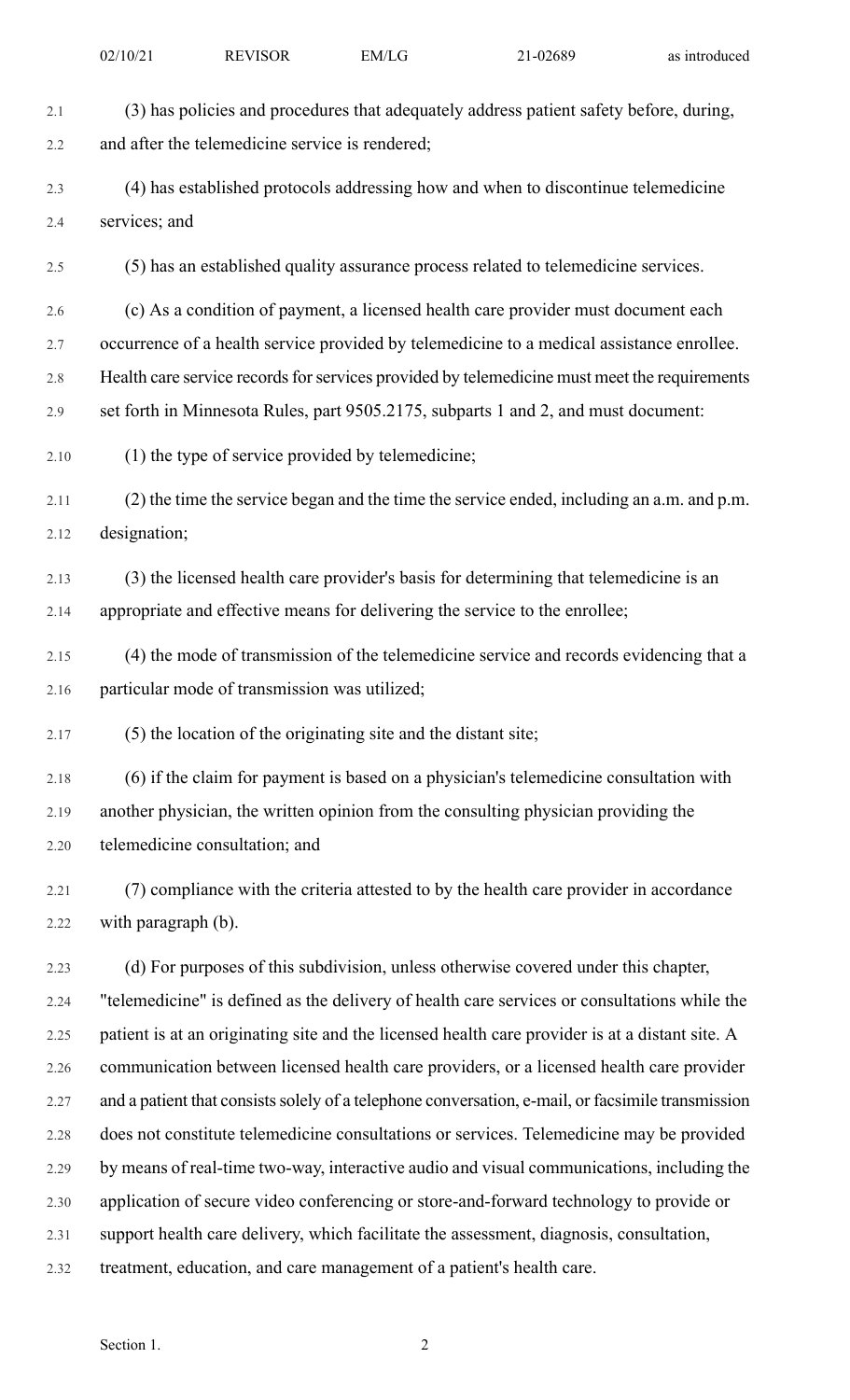3.1 (e) For purposes of this section, "licensed health care provider" means a licensed health 3.2 care provider under section 62A.671, subdivision 6, a community paramedic as defined 3.3 under section 144E.001, subdivision 5f, or a mental health practitioner defined under section 3.4 245.462, subdivision 17, or 245.4871, subdivision 26, working under the general supervision 3.5 of a mental health professional, and a community health worker who meets the criteria 3.6 under subdivision 49, paragraph (a); "health care provider" is defined under section 62A.671, 3.7 subdivision 3; and "originating site" is defined under section 62A.671, subdivision 7.

- 3.8 (f) The limit on coverage of three telemedicine services per enrollee per calendar week 3.9 does not apply if:
- 3.10 (1) the telemedicine services provided by the licensed health care provider are for the 3.11 treatment and control of tuberculosis; and

3.12 (2) the services are provided in a manner consistent with the recommendations and best 3.13 practices specified by the Centers for Disease Control and Prevention and the commissioner 3.14 of health.

3.15 Sec. 2. Minnesota Statutes 2020, section 256B.69, subdivision 31, is amended to read:

3.16 Subd. 31. **Payment reduction.** (a) Beginning September 1, 2011, the commissioner 3.17 shall reduce payments and limit future rate increases paid to managed care plans and 3.18 county-based purchasing plans. The limits in paragraphs (a) to (f) shall be achieved on a 3.19 statewide aggregate basis by program. The commissioner may use competitive bidding, 3.20 payment reductions, or other reductions to achieve the reductions and limits in this 3.21 subdivision.

3.22 (b) Beginning September 1, 2011, the commissioner shall reduce payments to managed 3.23 care plans and county-based purchasing plans as follows:

3.24 (1) 2.0 percent for medical assistance elderly basic care. This shall not apply to Medicare 3.25 cost-sharing, nursing facility, personal care assistance, and elderly waiver services;

- 3.26 (2) 2.82 percent for medical assistance families and children;
- 3.27 (3) 10.1 percent for medical assistance adults without children; and

3.28 (4) 6.0 percent for MinnesotaCare families and children.

3.29 (c) Beginning January 1, 2012, the commissioner shall limit rates paid to managed care 3.30 plans and county-based purchasing plans for calendar year 2012 to a percentage of the rates 3.31 in effect on August 31, 2011, as follows: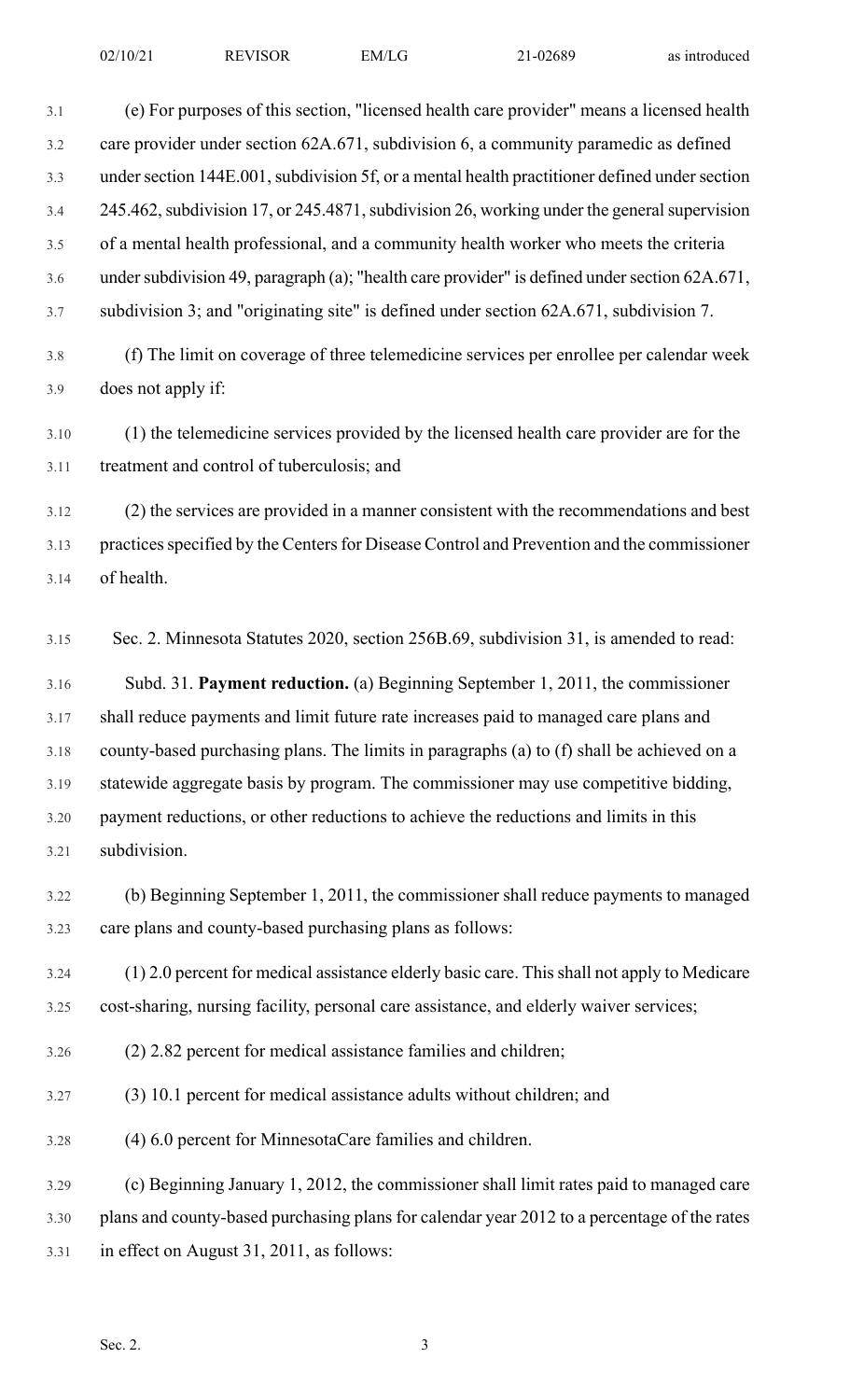| 4.1  | (1) 98 percent for medical assistance elderly basic care. This shall not apply to Medicare  |
|------|---------------------------------------------------------------------------------------------|
| 4.2  | cost-sharing, nursing facility, personal care assistance, and elderly waiver services;      |
| 4.3  | (2) 97.18 percent for medical assistance families and children;                             |
| 4.4  | (3) 89.9 percent for medical assistance adults without children; and                        |
| 4.5  | (4) 94 percent for MinnesotaCare families and children.                                     |
| 4.6  | (d) Beginning January 1, 2013, to December 31, 2013, the commissioner shall limit the       |
| 4.7  | maximum annual trend increases to rates paid to managed care plans and county-based         |
| 4.8  | purchasing plans as follows:                                                                |
| 4.9  | (1) 7.5 percent for medical assistance elderly basic care. This shall not apply to Medicare |
| 4.10 | cost-sharing, nursing facility, personal care assistance, and elderly waiver services;      |
| 4.11 | (2) 5.0 percent for medical assistance special needs basic care;                            |
| 4.12 | (3) 2.0 percent for medical assistance families and children;                               |
| 4.13 | (4) 3.0 percent for medical assistance adults without children;                             |
| 4.14 | (5) 3.0 percent for MinnesotaCare families and children; and                                |
| 4.15 | (6) 3.0 percent for MinnesotaCare adults without children.                                  |
| 4.16 | (e) The commissioner may limit trend increases to less than the maximum. Beginning          |
| 4.17 | July 1, 2014, the commissioner shall limit the maximum annual trend increases to rates paid |
| 4.18 | to managed care plans and county-based purchasing plans as follows for calendar years       |
| 4.19 | 2014 and 2015:                                                                              |
| 4.20 | (1) 7.5 percent for medical assistance elderly basic care. This shall not apply to Medicare |
| 4.21 | cost-sharing, nursing facility, personal care assistance, and elderly waiver services;      |
| 4.22 | (2) 5.0 percent for medical assistance special needs basic care;                            |
| 4.23 | (3) 2.0 percent for medical assistance families and children;                               |
| 4.24 | (4) 3.0 percent for medical assistance adults without children;                             |
| 4.25 | (5) 3.0 percent for MinnesotaCare families and children; and                                |
| 4.26 | (6) 4.0 percent for MinnesotaCare adults without children.                                  |
| 4.27 | The commissioner may limit trend increases to less than the maximum. For calendar           |
| 4.28 | year 2014, the commissioner shall reduce the maximum aggregate trend increases by           |
| 4.29 | \$47,000,000 in state and federal funds to account for the reductions in administrative     |
| 4.30 | expenses in subdivision 5i.                                                                 |